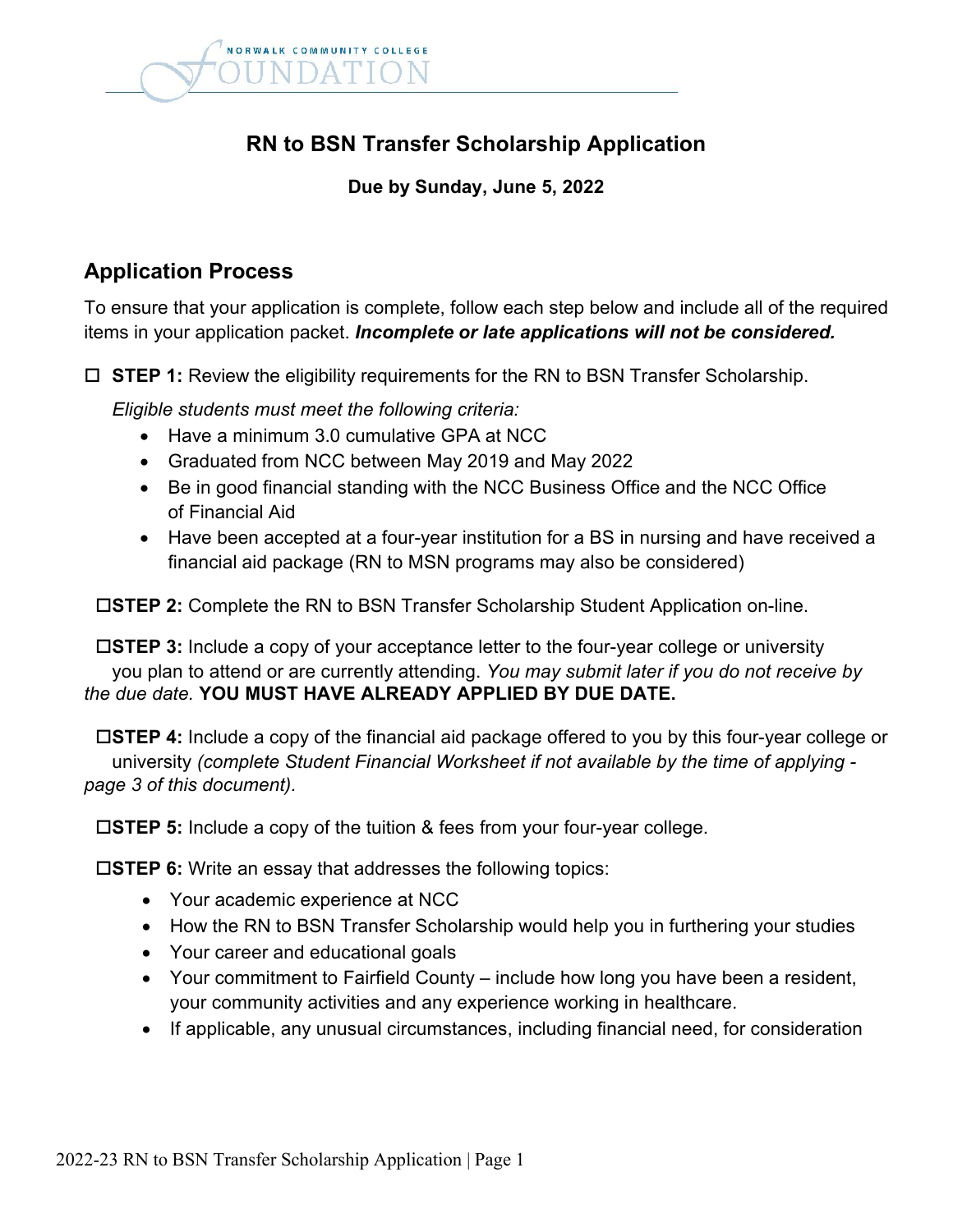- **STEP 7:** Include two (2) letters of recommendation with your application:
	- (1) from either a current or former NCC faculty member
	- **•** (1) from a current employer or community leader
- **STEP 8:** Submit a copy of your FAFSA Student Aid Report (SAR). This report was either emailed or mailed to you after you completed the FAFSA. Make a copy of this report and include it with your RN to BSN application.

**STEP 9:** Submit the entire application packet by midnight on June 5, 2022 ONLINE.

## **Things to Keep in Mind**

Scholarship awards will be based on the available funding.

Completing the FAFSA can take a few days, so start early!

Students who are awarded grants will be expected to:

- o Must complete 12 or more credits over the course of one year and be on track to complete the BSN or MSN in a maximum of 3 years
- $\circ$  Complete an agreement and a thank you questionnaire with the survey
- o Keep in touch with the NCC Foundation throughout the 2022-23 academic year and provide unofficial transcripts at the end of each academic semester
- o Be available to meet with donors of the RN to BSN Transfer Scholarship Program

All awarded students will receive a renewal notification from NCC Foundation with all required paperwork via e-mail.

The NCC Foundation Scholarship Committee will review applications in June. You can expect to hear from us by June 10th. Those eligible will be invited to meet with the committee for a personal interview on June 21, 22 or 23. Then the NCC Foundation Scholarship Committee will submit decisions in July.

All awards will be sent directly to the transfer school to be used for tuition and fees once we receive signed agreement with thank you letter back.

## **For More Information**

**Norwalk Community College Foundation 188 Richards Avenue, Room E311 Norwalk, CT 06854-1655 OR scholarships@norwalk.edu**